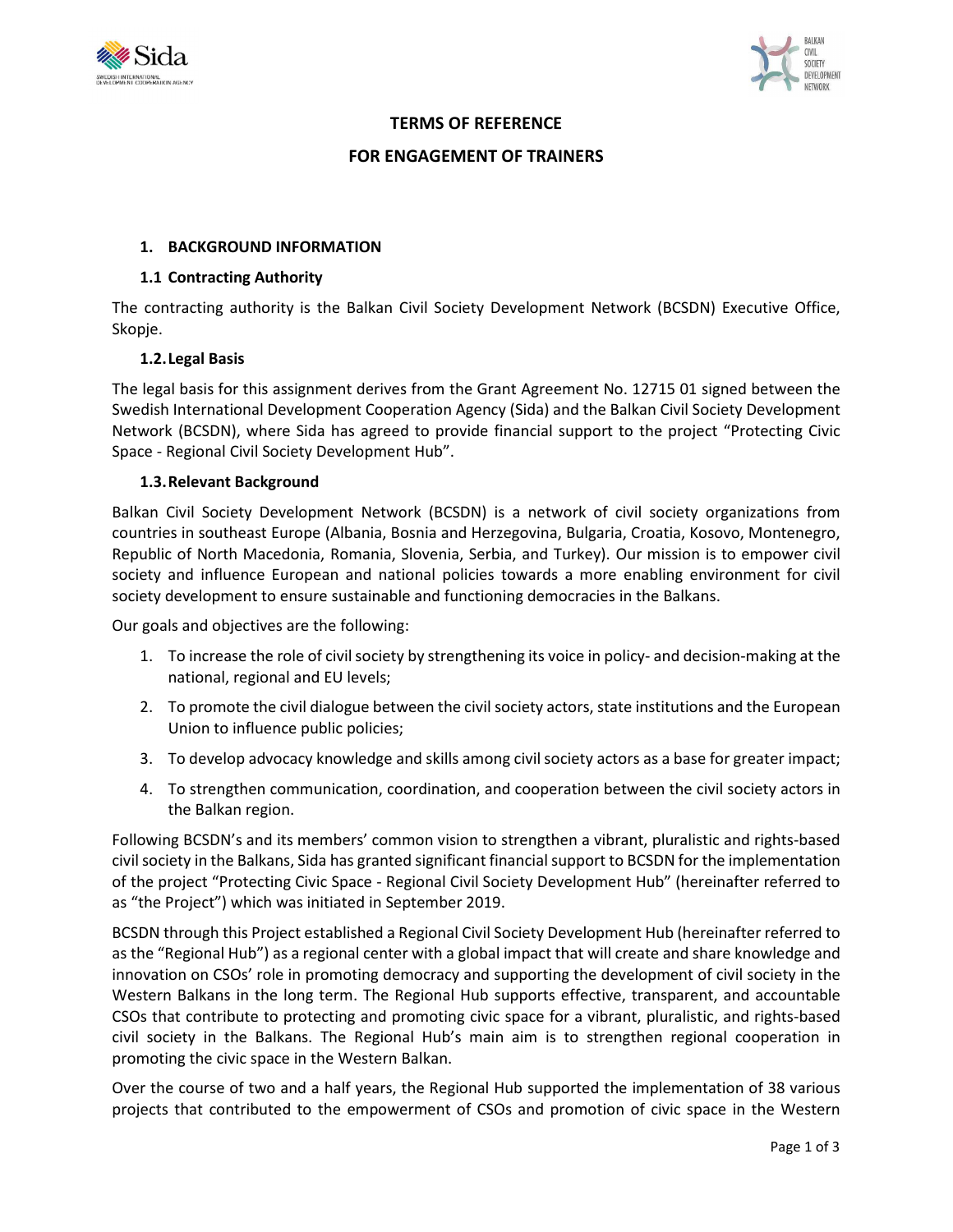Balkans and supported the establishment of numerous partnerships among CSOs in the region. The Regional Hub's funding has been provided to projects addressing two specific objectives:

- CSOs contributed to a conducive environment for civil society development by addressing the deterioration of the state of fundamental freedoms, improving the policy dialogue among CSOs and authorities at different levels and fostering the citizens' engagement in decision-making processes, supporting resource mobilization and alternative funding sources for promoting civic space, conducting advocacy in different contexts, etc.
- CSOs contributed towards effective, transparent and accountable work by supporting CSO constituency and trust-building, like innovative outreach activities, CSO rebranding, encouraging meaningful participation of stakeholders at all levels, introducing new dynamic accountability practices, etc.

# **2. DESCRIPTION OF THE ASSIGNMENT**

Through this activity, BCSDN aims to strengthen the communication and advocacy capacities of the Regional Hub's grantees. Thus, BCSDN will organize a workshop that will bring together the representatives of the Regional Hub's grantees (regional networks of CSOs operating in the Western Balkan region) with communication experts, and journalists to provide mentorship and capacity building to the participating CSOs.

BCSDN is looking to engage trainer(s)/ facilitator(s) (an individual or a team of a maximum of two people) to deliver a two-day workshop in North Macedonia in the last week of June 2022.

The topic of the workshop is training on communication skills for the Regional Hub's grantees for better presenting their work and results achieved to their target groups and stakeholders. The focus should be put on the need for closer cooperation with journalists and mainstream and/or traditional media, as a way for CSOs to improve their communications, as well as accountability, especially towards their main constituencies- the citizens.

The expert(s) should consider the following topics for the training: public relations and cooperation with the media; communication (including traditional and innovative communications channels and practices); constituency-building and community mobilization; accountability, etc.

The specific aims of the training are:

- To improve the communication skills of participating CSOs,
- To increase the journalists' understanding of the CSOs' work, and
- To strengthen the relationship between the participating CSO/network representatives and journalists/ media representatives through joint actions.

The overall aim of the workshop is to improve the CSOs' accountability, resilience, trust, and impact.

# **3. EXPECTED OUTPUTS**

The trainer(s)/facilitator(s) are expected to develop the workshop methodology and finalize it in consultation with the BCSDN team. In addition, the trainer(s)/facilitator(s) should assess the group's knowledge and preparedness on the topic prior to the workshop, and implement a follow-up assessment of the knowledge and practical skills gained at the workshop.